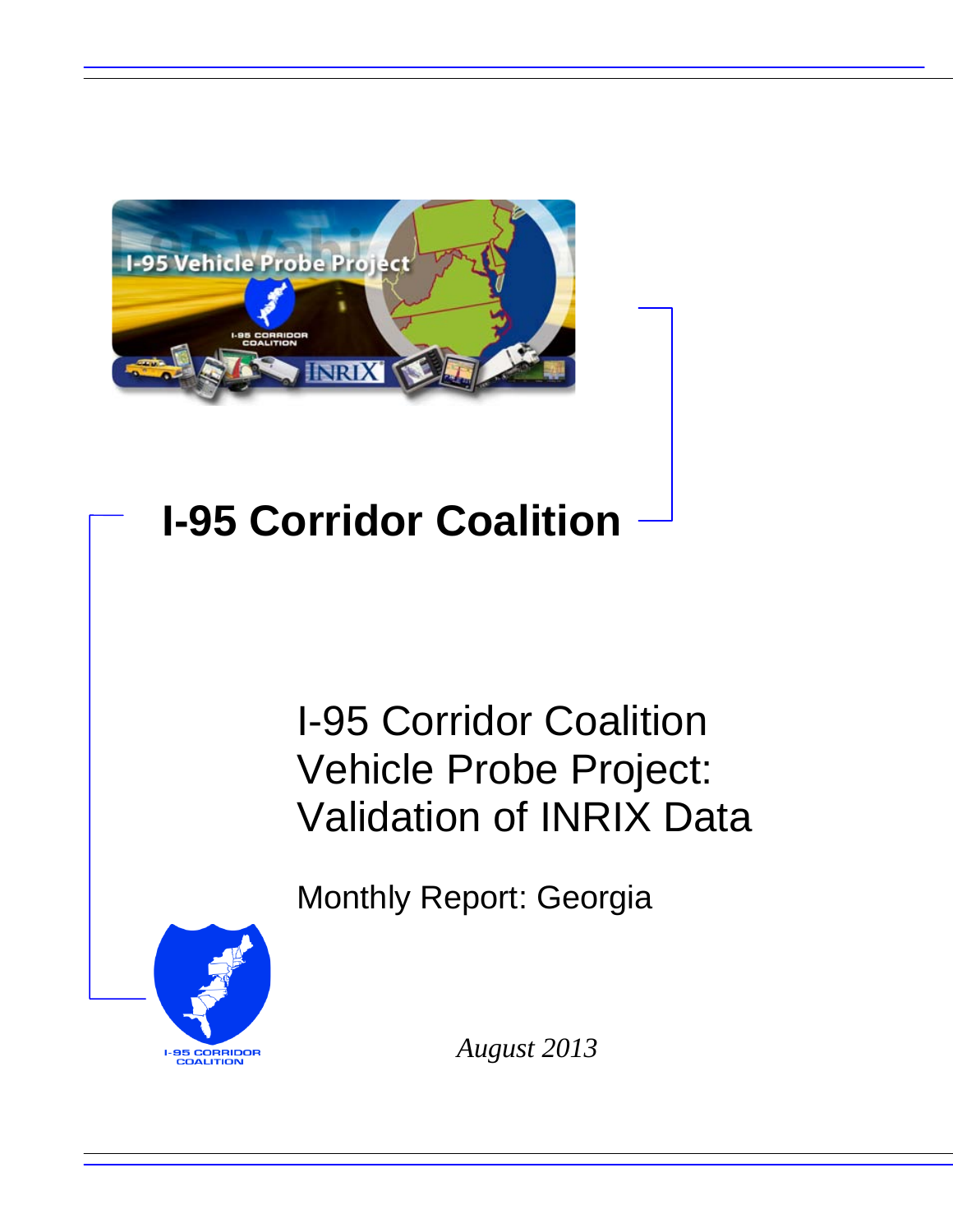# **I-95 CORRIDOR COALITION VEHICLE PROBE PROJECT VALIDATION OF INRIX DATA AUGUST 2013**

## *Monthly Report*

*Prepared for:*

I-95 Corridor Coalition

*Sponsored by:*

I-95 Corridor Coalition

*Prepared by:*

Ali Haghani, Masoud Hamedi, Hyoshin Park, Yashar Aliari Kardedeh, Xuechi Zhang, University of Maryland, College Park

#### *Acknowledgements:*

The research team would like to express its gratitude for the assistance it received from the state highway officials in Georgia during the course of this study. Their effort was instrumental during the data collection phase of the project. This report would not have been completed without their help.

*August 2013*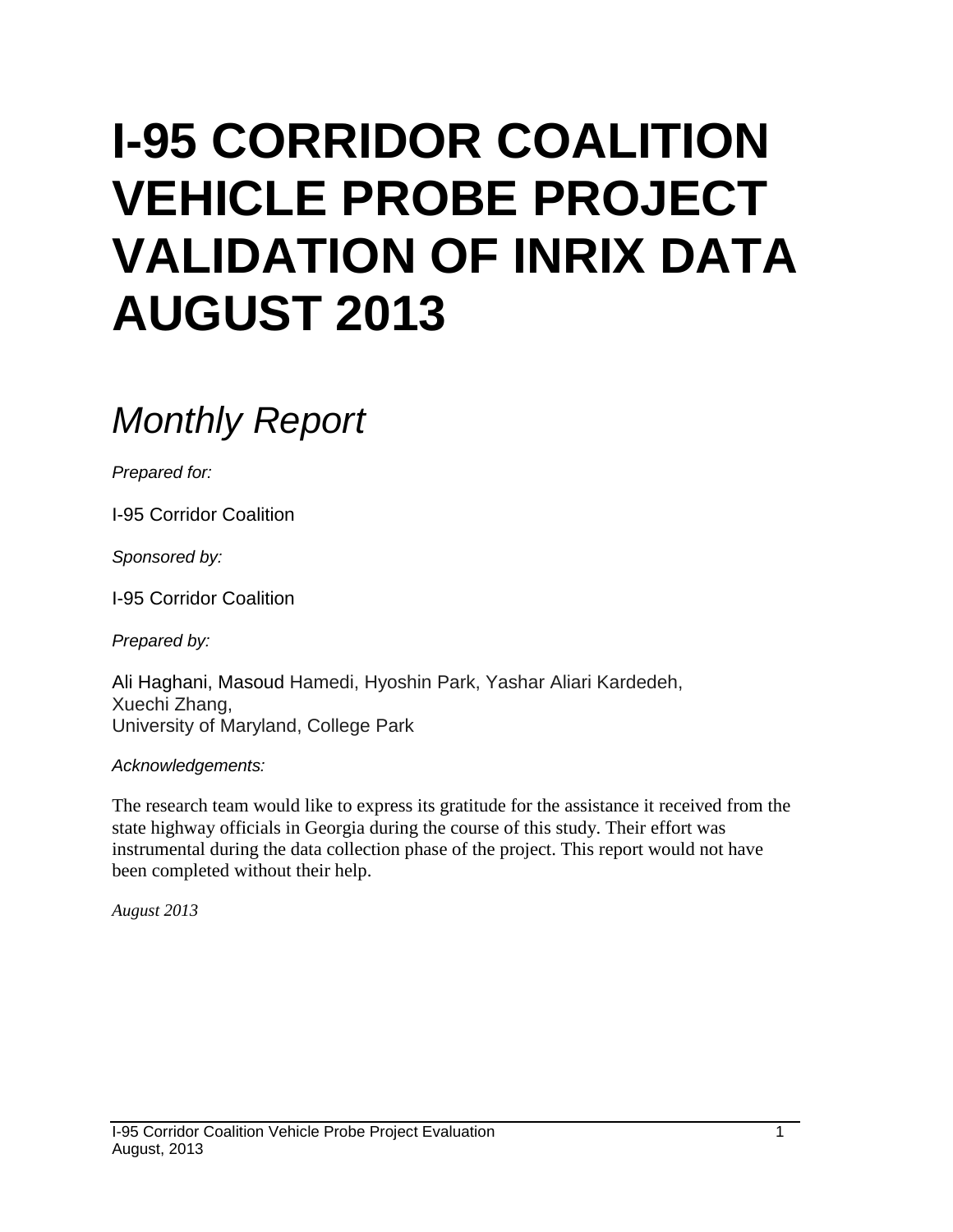## **Evaluation Results for the State of Georgia**

### *Executive Summary*

The data from the Vehicle Probe Project is validated using Bluetooth<sup>TM</sup> Traffic Monitoring (BTM) technology on a near monthly basis. BTM sensors were deployed at the beginning and ending points of 16 different segments along the I-20 corridor. The Bluetooth sensor deployment covers the range from Exit 74/Evans Mill Rd to Exit 90/US-278/GA-12 along I-20. Travel time data was collected for both directions along the freeway from May 20, 2013 through May 30, 2013. The dataset collected represents approximately 2,251 hours of observations along sixteen freeway segments, totaling approximately 31 miles. The number of effective five-minute travel time samples observed was 27,013 in total.

ES Table 1 summarizes the results of the comparison between the validation data and the INRIX data for freeway segments during the above noted periods. As shown, the average absolute speed error (AASE) and Speed Error Bias (SEB) were within specification in all speed bins except for the 30-45 MPH category. The quantity of data in the congested speed bands of 0-30 and 30-45 was limited, with less than 5 hours cumulative in each band across all 16 segments. Upon review of the base level data, the nature of the congestion within the 30-45 mph band were relatively abrupt, short duration slow downs lasting less than 30 minutes in most instances. In each instance, the vehicle probe data captured the slowdown, but achieving accurate speed measures was difficult given the dynamic speed changes into and out of the short duration congestion periods.

|                  | <b>ES Table 1 - Georgia Evaluation Summary for Freeway</b><br><b>Absolute Speed Error</b><br>(<10mph) |                         | <b>Speed Error Bias</b><br>(<5mph) |                         | <b>Number</b>     |                    |
|------------------|-------------------------------------------------------------------------------------------------------|-------------------------|------------------------------------|-------------------------|-------------------|--------------------|
|                  | Comparison                                                                                            |                         | Comparison                         |                         | of $5$            | Hours of           |
| <b>Speed Bin</b> | with SEM<br>Band                                                                                      | Comparison<br>with Mean | with SEM<br>Band                   | Comparison<br>with Mean | Minute<br>Samples | Data<br>Collection |
| 0-30 MPH         | 4.7                                                                                                   | 6.8                     | 3.8                                | 5.2                     | 59                | 4.9                |
| 30-45 MPH        | 10.1                                                                                                  | 14.4                    | 8.6                                | 12.1                    | 51                | 4.3                |
| 45-60 MPH        | 3.7                                                                                                   | 8.4                     | 3.6                                | 8.2                     | 776               | 64.7               |
| >60 MPH          | 0.9                                                                                                   | 3.1                     | 0.2                                | 0.4                     | 26127             | 2177.3             |
| All Speeds       | 1.0                                                                                                   | 3.3                     | 0.3                                | 0.6                     | 27013             | 2251.1             |
|                  | Based upon data collected from May 20, 2013 through May 30, 2013 across 31.3 miles of roadway.        |                         |                                    |                         |                   |                    |

As part of the on-going validation process, vehicle probe data from each state is validated on a rotating basis. This is the first time that data has been validated in Georgia. As additional validation is performed, a summary of the cumulative validation effort will be provided.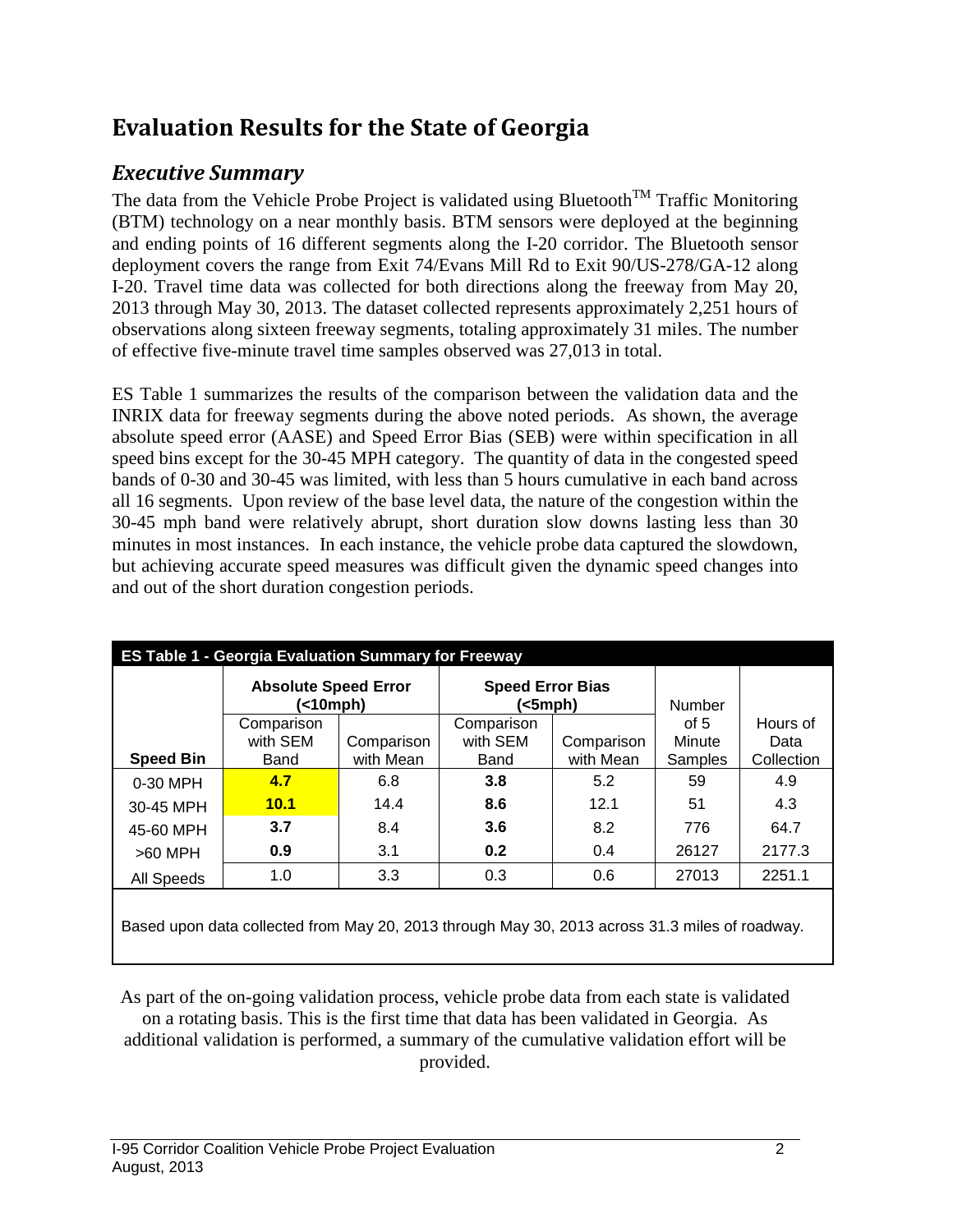#### *Data Collection*

The data from the Vehicle Probe Project (VPP) is validated using Bluetooth<sup>TM</sup> Traffic Monitoring (BTM) technology on a near monthly basis. BTM sensors were deployed on the beginning and ending points of 16 different segments along the I-20 freeway corridor. The Bluetooth sensor deployment covers the range from Exit 74/Evans Mill Rd- to Exit 90/US-278/GA-12- along I-20. Travel time data was collected for both directions along the freeway. The data was collected from May 20, 2013 through May 30, 2013 with the assistance of Georgia Department of Transportation (GDOT) personnel. This round of data collection in Georgia was designed to capture the traffic data on a sample of freeway anticipated to have significant traffic. However, due to the limited geographic coverage in of the VPP in Georgia, primarily on I-20 outside the I-285 Beltway in Atlanta, the opportunity to observe congestion was limited.

Figures 1 and 2 present an overview snapshot of the roadway segments, over which Bluetooth sensors were deployed along the I-20 corridor in Georgia, eastbound and westbound respectively. Blue segments represent freeway segments selected for analysis.



**Figure 1** –– Locations of all segments selected for analysis in Georgia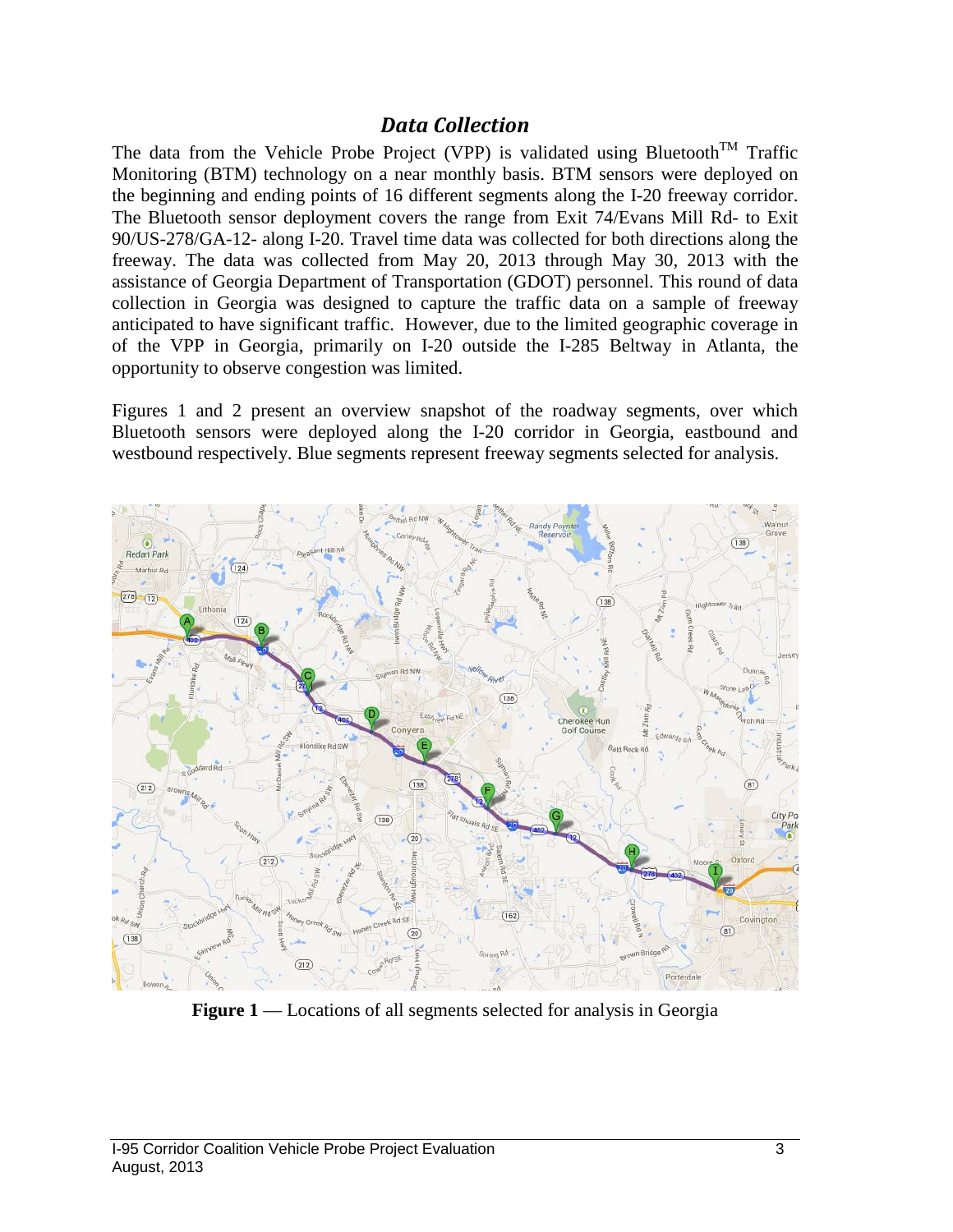#### **TMC segments selected for validation in Georgia**

Table 1 presents a list of data collection segments in Georgia. In total, these segments cover a length of 31.3 freeway miles. Data collection segments are comprised of one or more Traffic Message Channel (TMC) base segments, such that total length of the data collection segment is one mile long or greater on the freeway. The results of validation performed on the 16 freeway segments are included in this report. Table 1 contains summary information on each data collection segment. The latitude/longitude coordinates of the locations at which the Bluetooth sensors were deployed throughout the state of Georgia are provided in Table 1 as well as an active map link to view the data collection segment in detail. Click on the map link to see a detailed map for the respective data collection segment. It should be noted that the configuration of test segments is often such that the endpoint of one segment coincides with the start point of the next segment, so that one Bluetooth sensor covers both data collection segments.

Table 1 also provides data on the precise length of the TMCs comprising the test segment as compared to the measured length between Bluetooth<sup>TM</sup> Traffic Monitoring (BTM) sensors placed on the roadway. Details of the algorithm used to estimate equivalent path travel times based on INRIX data feeds for individual data collection segments are provided in a separate report. This algorithm finds an equivalent INRIX travel time (and therefore travel speed) corresponding to each sample BTM travel time observation on the test segment of interest.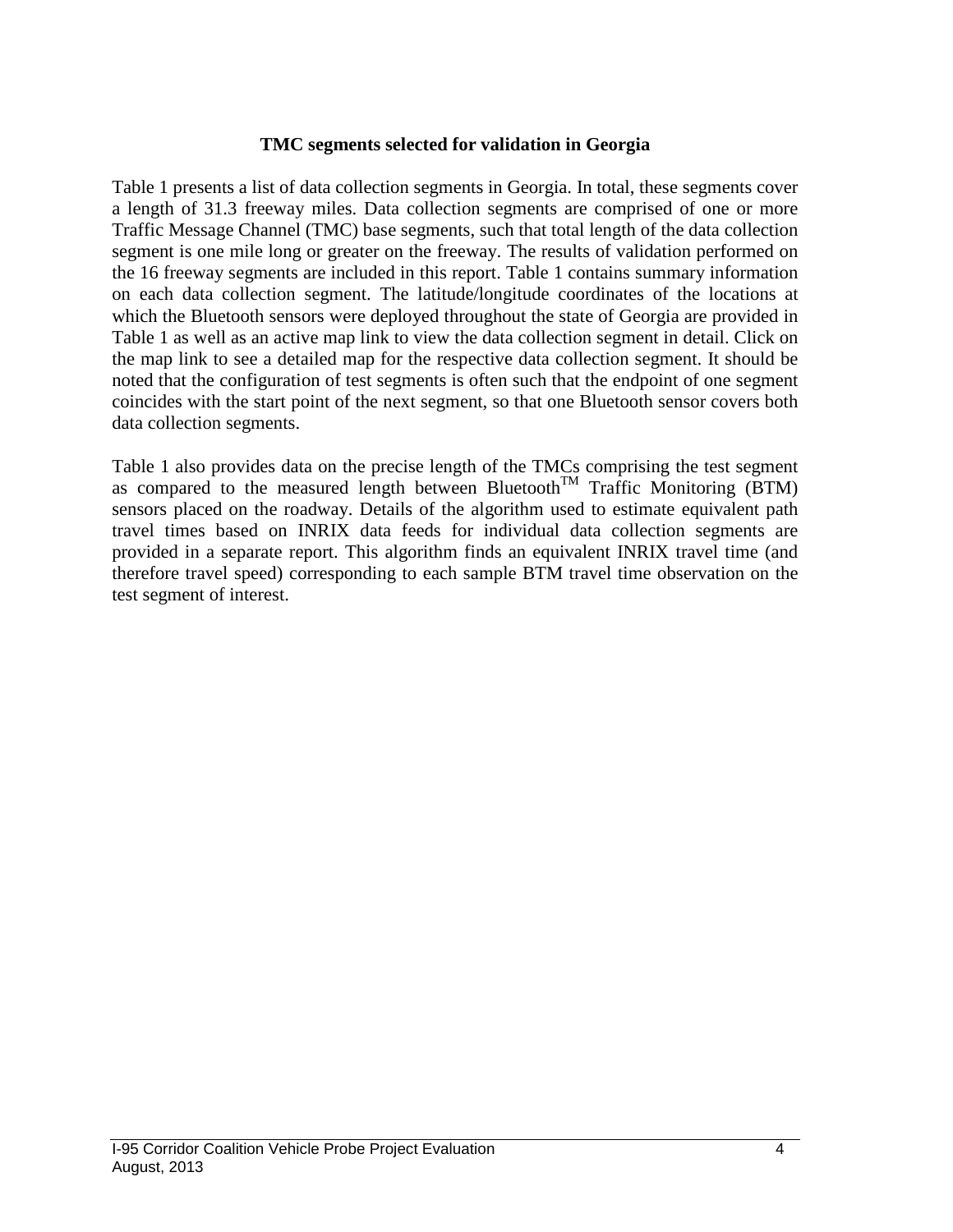| <b>SEGMENT</b> | <b>DESCRIPTION</b> |              |                                       | <b>TMC CODES</b> |                | Deployment |               |                      |
|----------------|--------------------|--------------|---------------------------------------|------------------|----------------|------------|---------------|----------------------|
| (Map Link)     | Highway            | <b>State</b> | Starting at                           | <b>Begin</b>     | Number         |            | Begin Lat/Lon | Length               |
|                | Direction          | County       | Ending at                             | End              | Length         |            | End Lat/Lon   | % Diff               |
| <b>FREEWAY</b> |                    |              |                                       |                  |                |            |               | All Lengths in Miles |
| F1             | $I-20$             | Georgia      | Evans Mill Rd/Exit 74                 | 101N04159        | $\mathfrak{Z}$ | 33.701262  | $-84.116752$  | 2.11                 |
| GA01-0001      | Eastbound          | Dekalb       | US-278/Turner Hill Rd/Exit 75         | 101N04158        | 2.00           | 33.697666  | $-84.083461$  | 5.16%                |
| F2             | $I-20$             | Georgia      | US-278/Turner Hill Rd/Exit 75         | 101-04157        | $\overline{2}$ | 33.697666  | $-84.083461$  | 1.64                 |
| GA01-0002      | Eastbound          | Rockdale     | Sigman Rd/Exit 78                     | 101N04157        | 1.70           | 33.681018  | $-84.062419$  | $-3.93%$             |
| F <sub>3</sub> | $I-20$             | Georgia      | Sigman Rd/Exit 78                     | 101-04156        | $\mathbf{1}$   | 33.681018  | $-84.062419$  | 2.04                 |
| GA01-0003      | Eastbound          | Rockdale     | West Ave/Exit 80                      | 101-04157        | 1.95           | 33.666673  | $-84.034208$  | 4.27%                |
| F <sub>4</sub> | $I-20$             | Georgia      | West Ave/Exit 80                      | 101N04156        | $\overline{2}$ | 33.666673  | $-84.034208$  | 1.62                 |
| GA01-0004      | Eastbound          | Rockdale     | GA-20/GA-138/Exit 82                  | 101-04155        | 1.60           | 33.655035  | $-84.010508$  | 1.16%                |
| F5             | $I-20$             | Georgia      | GA-20/GA-138/Exit 82                  | 101N04155        | $\overline{2}$ | 33.655035  | $-84.010508$  | 2.00                 |
| GA01-0005      | Eastbound          | Rockdale     | GA-162/Salem Rd/Exit 84               | 101-04154        | 2.04           | 33.638183  | -83.981896    | $-1.77%$             |
| F <sub>6</sub> | $I-20$             | Georgia      | GA-162/Salem Rd/Exit 84               | 101N04154        | $\overline{2}$ | 33.638183  | -83.981896    | 1.90                 |
| GA01-0006      | Eastbound          | Rockdale     | Newton/Rockdale County Line (Conyers) | 101-04153        | 1.92           | 33.628754  | -83.951496    | $-0.89%$             |
| F7             | $I-20$             | Georgia      | Newton/Rockdale County Line (Conyers) | 101-04971        | $\overline{2}$ | 33.628754  | $-83.951496$  | 2.22                 |
| GA01-0007      | Eastbound          | Newton       | Almon Rd/Exit 88                      | 101N04971        | 2.21           | 33.615127  | -83.917398    | 0.37%                |
| F8             | $I-20$             | Georgia      | Almon Rd/Exit 88                      | 101-04970        | 1              | 33.615127  | -83.917398    | 2.25                 |
| GA01-0008      | Eastbound          | Newton       | US-278/GA-12/Exit 90                  | 101-04970        | 2.23           | 33.60791   | -83.880092    | 0.96%                |
| F <sub>9</sub> | $I-20$             | Georgia      | US-278/GA-12/Exit 90                  | $101 + 04971$    | $\mathbf{1}$   | 33.60955   | -83.883968    | 1.91                 |
| GA01-0009      | Westbound          | Newton       | Almon Rd/Exit 88                      | $101 + 04971$    | 1.93           | 33.615114  | -83.916579    | $-1.24%$             |

**Table 1 Segments selected for validation in Georgia**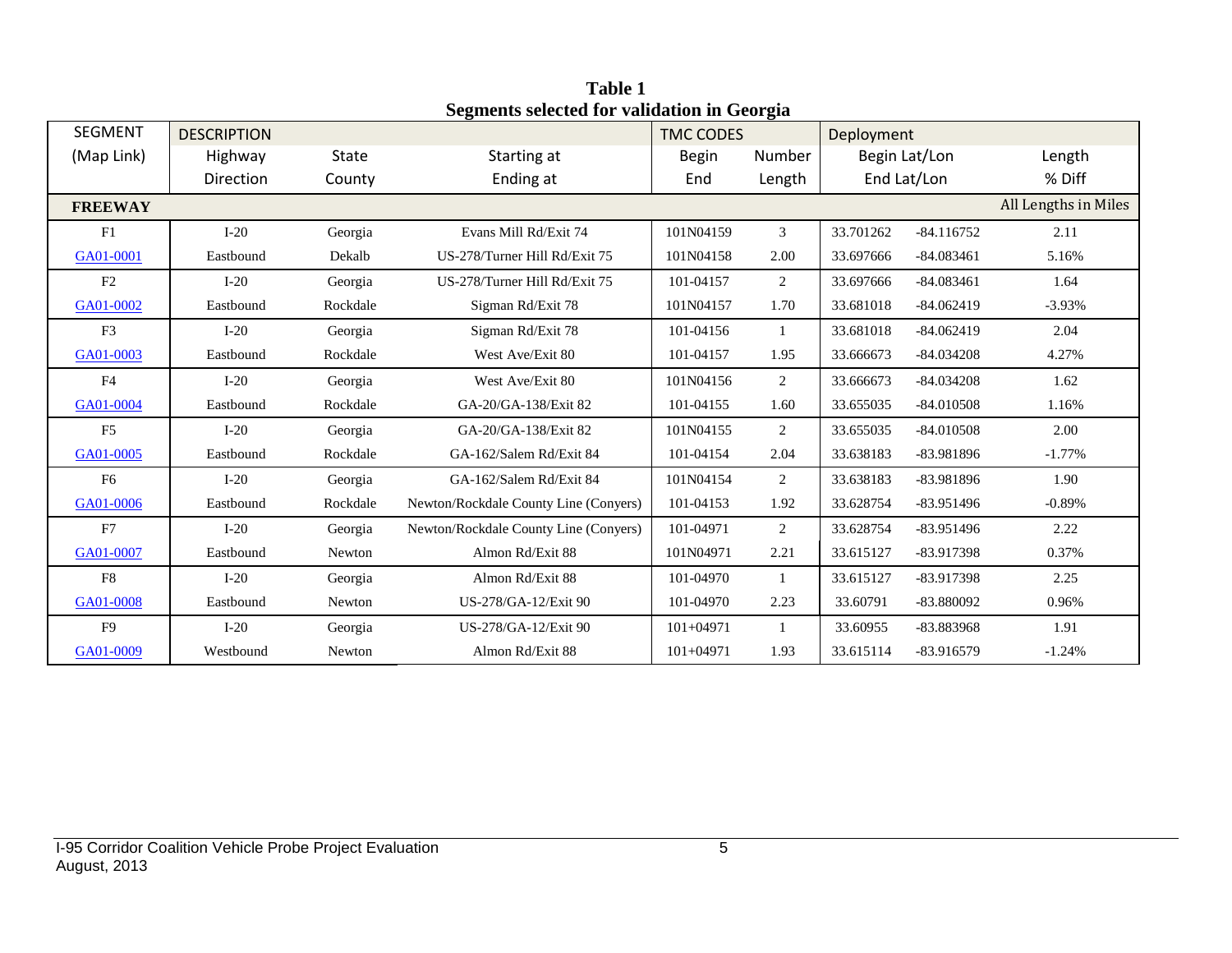| <b>SEGMENT</b>  | <b>DESCRIPTION</b> |          | segments serected for vandation in Secrigia | <b>TMC CODES</b><br>Deployment |        |           |               |                      |
|-----------------|--------------------|----------|---------------------------------------------|--------------------------------|--------|-----------|---------------|----------------------|
| (Map Link)      | Highway            | State    | Starting at                                 | <b>Begin</b>                   | Number |           | Begin Lat/Lon | Length               |
|                 | Direction          | County   | Ending at                                   | End                            | Length |           | End Lat/Lon   | % Diff               |
| <b>FREEWAY</b>  |                    |          |                                             |                                |        |           |               | All Lengths in Miles |
| F10             | $I-20$             | Georgia  | Almon Rd/Exit 88                            | 101P04971                      | 2      | 33.615114 | $-83.916579$  | 2.29                 |
| GA01-0010       | Westbound          | Newton   | Newton/Rockdale County Line (Covington)     | $101 + 04972$                  | 2.25   | 33.628882 | $-83.95139$   | 1.57%                |
| F11             | $I-20$             | Georgia  | Newton/Rockdale County Line (Covington)     | $101 + 04154$                  | 2      | 33.628882 | $-83.95139$   | 1.96                 |
| GA01-0011       | Westbound          | Rockdale | GA-162/Salem Rd/Exit 84                     | 101P04154                      | 1.97   | 33.638829 | -83.982568    | $-0.77%$             |
| F12             | $I-20$             | Georgia  | GA-162/Salem Rd/Exit 84                     | $101 + 04155$                  | 2      | 33.638829 | $-83.982568$  | 1.87                 |
| GA01-0012       | Westbound          | Rockdale | GA-20/GA-138/Exit 82                        | 101P04155                      | 1.83   | 33.654468 | $-84.007985$  | 2.12%                |
| F13             | $I-20$             | Georgia  | GA-20/GA-138/Exit 82                        | $101 + 04156$                  | 2      | 33.654468 | $-84.007985$  | 1.81                 |
| GA01-0013       | Westbound          | Rockdale | West Ave/Exit 80                            | 101P04156                      | 1.71   | 33.666599 | $-84.033555$  | 5.30%                |
| F14             | $I-20$             | Georgia  | West Ave/Exit 80                            | $101 + 04157$                  | 1      | 33.666599 | $-84.033555$  | 1.78                 |
| GA01-0014       | Westbound          | Rockdale | Sigman Rd/Exit 78                           | $101 + 04157$                  | 1.94   | 33.680547 | $-84.0619$    | $-9.04%$             |
| F15             | $I-20$             | Georgia  | Sigman Rd/Exit 78                           | 101P04157                      | 2      | 33.680547 | $-84.0619$    | 1.82                 |
| GA01-0015       | Westbound          | Rockdale | US-278/Turner Hill Rd/Exit 75               | $101 + 04158$                  | 1.81   | 33.698242 | $-84.084218$  | 0.56%                |
| F <sub>16</sub> | $I-20$             | Georgia  | US-278/Turner Hill Rd/Exit 75               | 101P04158                      | 3      | 33.698242 | $-84.084218$  | 2.11                 |
| GA01-0016       | Westbound          | Dekalb   | Evans Mill Rd/Exit 74                       | 101P04159                      | 1.94   | 33.701385 | $-84.116693$  | 7.85%                |
| <b>TOTAL</b>    |                    |          |                                             |                                | 30     |           |               | 31.33                |
| $\blacksquare$  |                    |          |                                             |                                | 31.07  |           |               | 0.88%                |

**Table 1 (Cont'd) Segments selected for validation in Georgia**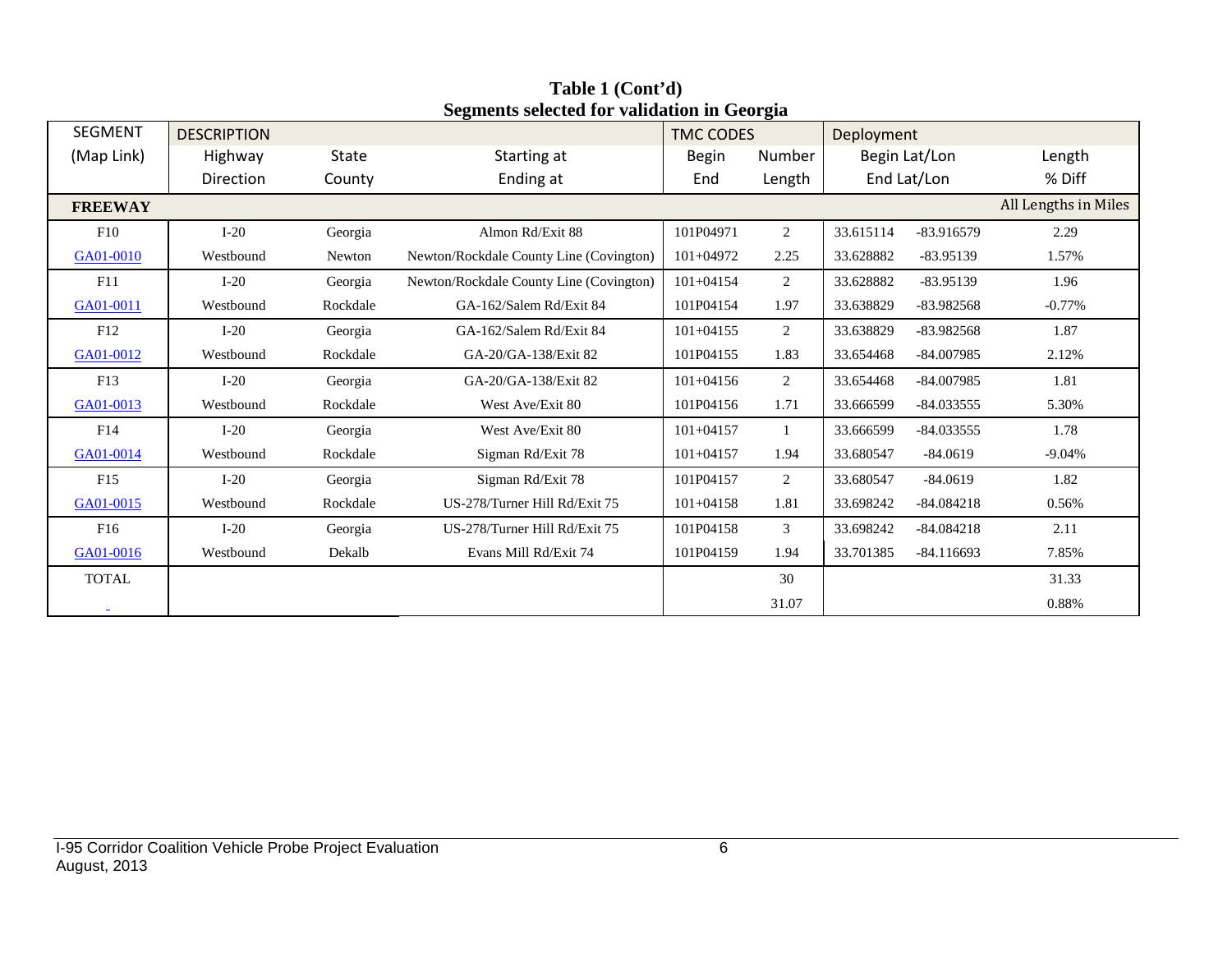### *Analysis of Freeway Results*

Table 2 summarizes the data quality measures obtained as a result of comparison between Bluetooth and all reported INRIX speeds. Specifications include the Average Absolute Speed Error (AASE) and the Speed Error Bias (SEB).

#### Average Absolute Speed Error (AASE)

The AASE is defined as the mean absolute value of the difference between the mean speed reported from the VPP and the ground truth mean speed for a specified time period. The AASE is the primary accuracy metric. Based on the contract specifications, the speed data from the VPP shall have a maximum average absolute error of 10 miles per hour (MPH) in each of four speed ranges: 0-30 MPH, 30-45 MPH, 45-60 MPH, and > 60 MPH.

#### Speed Error Bias (SEB)

The SEB is defined as the average speed error (not the absolute value) in each speed range. SEB is a measure of whether the speed reported in the VPP consistently under or over estimates speed as compared to ground truth speed. Based on the contract specifications, the VPP data shall have a maximum SEB of +/- 5 MPH in each of speed ranges as defined above.

The results are presented as compared against the mean of the ground truth data as well as the 95<sup>th</sup> percent confidence interval for the mean, referred to as the Standard Error of the Mean (SEM) band. The SEM band takes into account any uncertainty in the ground truth speed as measured by BTM equipment due to limited samples and/or data variance. Contract specifications are assessed against the SEM band. (See the *Vehicle Probe Project: Data Use and Application Guide* for additional details on the validation process.) The AASE in the lower two speed bands have proven to be the critical specification (and most difficult) to attain, and are highlighted in Table 2. AASE below 10 MPH meet contract specifications. AASE below 5 MPH are considered exceptional quality. As shown, the average absolute speed error (AASE) was within specification for speed bins 0-30 MPH, 45- 60 MPH and 60+ MPH. AASE for speed bin 30-45 MPH falls out of the specifications by a small margin.

The quantity of data in the congested speed bands of 0-30 and 30-45 was limited, with less than 5 hours cumulative in each band across all 16 segments. Upon review of the base level data, the nature of the congestion within the 30-45 mph band were relatively abrupt, short duration slow downs lasting less than 30 minutes in most instances. In each instance, the vehicle probe data captured the slowdown, but achieving accurate speed measures was difficult given the dynamic speed changes into and out of the short duration congestion periods.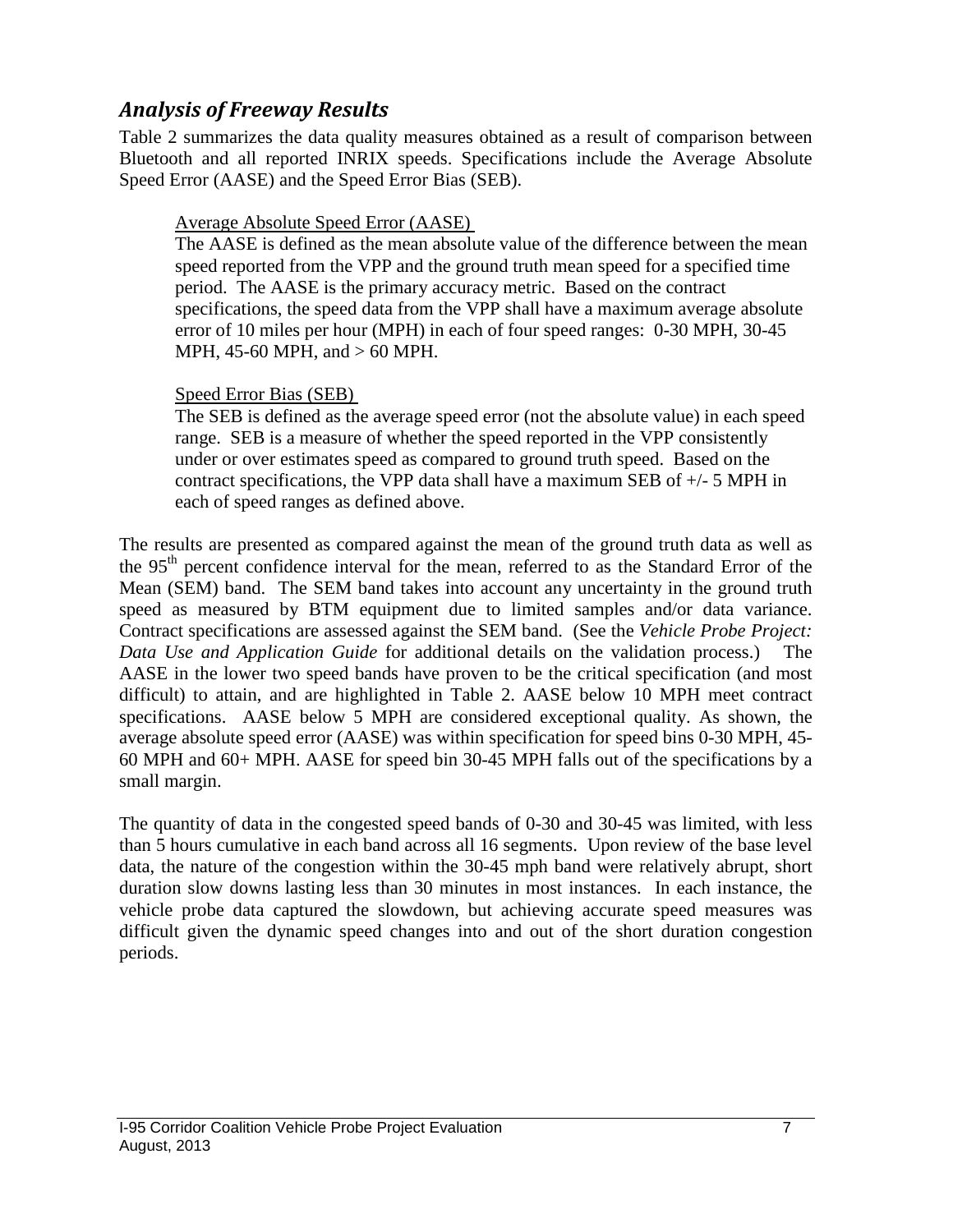| <b>TABLE 2</b>                                        |
|-------------------------------------------------------|
| Data quality measures for freeway segments in Georgia |

|                            |            | <b>Data Quality Measures for</b> |            |             |                                 |                           |
|----------------------------|------------|----------------------------------|------------|-------------|---------------------------------|---------------------------|
|                            |            | 1.96 SEM Band                    |            | <b>Mean</b> |                                 |                           |
|                            | <b>SEB</b> | <b>AASE</b>                      |            |             |                                 |                           |
|                            | 5 mph      | $10 \text{ mph}$                 | <b>SEB</b> | <b>AASE</b> | No. of 5                        | Hours of                  |
| <b>SPEED</b><br><b>BIN</b> |            | (contract specifications)        |            |             | <b>Minute</b><br><b>Samples</b> | Data<br><b>Collection</b> |
| $0 - 30$                   | 3.8        | 4.7                              | 5.2        | 6.8         | 59                              | 5                         |
| $30 - 45$                  | 8.6        | 10.1                             | 12.1       | 14.4        | 51                              | 4                         |
| $45 - 60$                  | 3.6        | 3.7                              | 8.2        | 8.4         | 776                             | 65                        |
| $60+$                      | 0.2        | 0.9                              | 0.4        | 3.1         | 26127                           | 2177                      |

Table 3 shows the percentage of the time INRIX data falls within 5 mph of the SEM band and the mean for each speed bin for all freeway data segments in Georgia.

**Table 3 Percent observations meeting data quality criteria for freeway segments in Georgia**

|                            | <b>Data Quality Measures for</b>                                                                            |               |                                           |                                              |                |  |  |  |
|----------------------------|-------------------------------------------------------------------------------------------------------------|---------------|-------------------------------------------|----------------------------------------------|----------------|--|--|--|
|                            |                                                                                                             | 1.96 SEM Band |                                           | Mean                                         |                |  |  |  |
| <b>SPEED</b><br><b>BIN</b> | <b>Percentage</b><br><b>Percentage</b><br>falling inside<br>falling within 5<br>mph of the band<br>the band |               | <b>Percentage</b><br>equal to the<br>mean | Percentage<br>within 5<br>mph of the<br>mean | No. of<br>Obs. |  |  |  |
| $0 - 30$                   | 25%                                                                                                         | 71%           | 0%                                        | 63%                                          | 59             |  |  |  |
| $30 - 45$                  | 14%                                                                                                         | 33%           | 0%                                        | 25%                                          | 51             |  |  |  |
| $45 - 60$                  | 22%                                                                                                         | 69%           | 0%                                        | 11%                                          | 776            |  |  |  |
| $60+$                      | 61%                                                                                                         | 96%           | 0%                                        | 80%                                          | 26127          |  |  |  |

Tables 4 and 5 present detailed data for individual TMC segments in Georgia in a similar format as Tables 2 and 3, respectively. Note that for some segments and in some speed bins the comparison results may not be reliable due to small number of observations.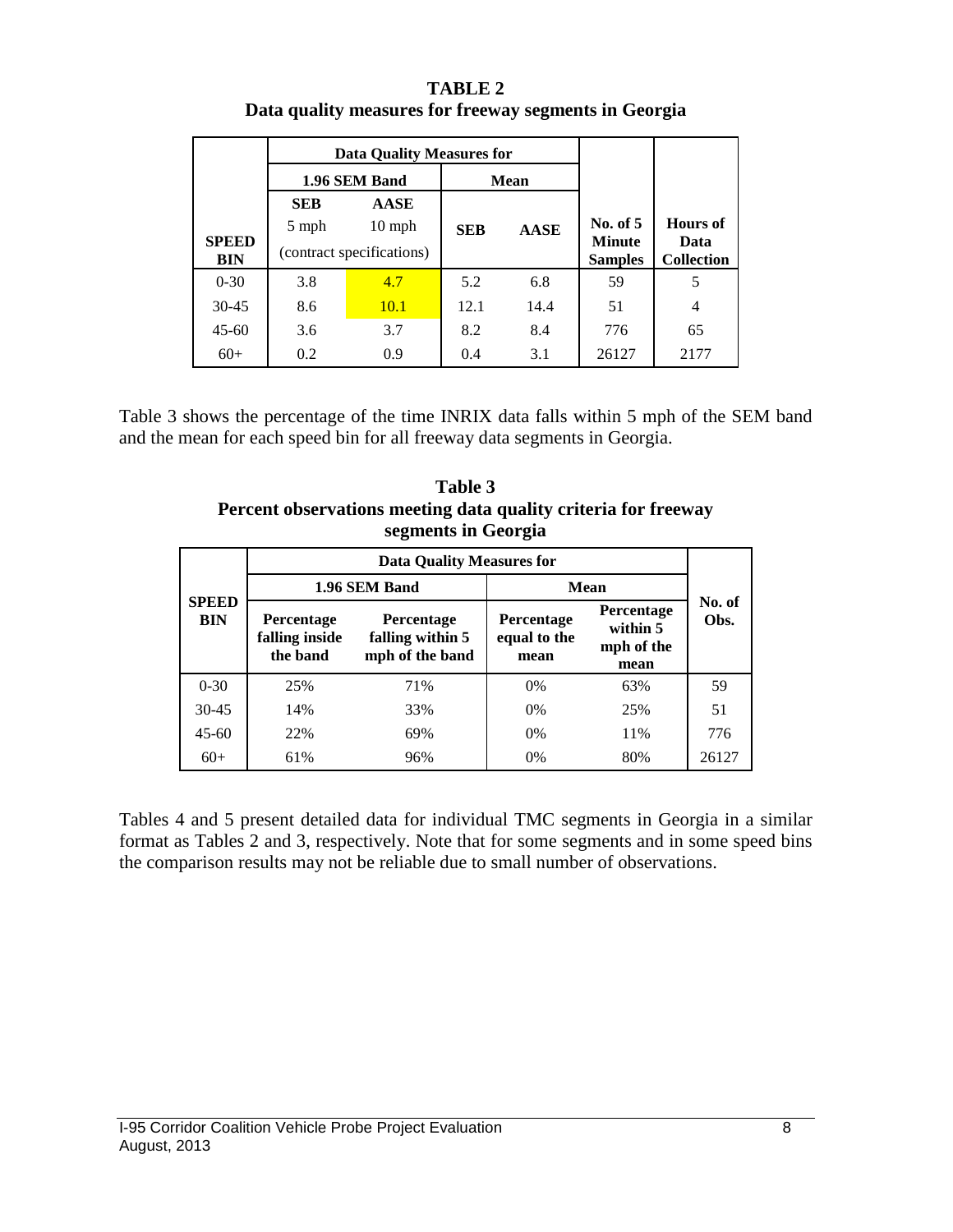| Table 4                                                                          |
|----------------------------------------------------------------------------------|
| Data quality measures for individual freeway validation segments in the state of |
| Georgia                                                                          |

|                        |                      |                              |                                      | <b>Data Quality Measures for</b>       |                                                     |                                                          |                                                                       |                                           |
|------------------------|----------------------|------------------------------|--------------------------------------|----------------------------------------|-----------------------------------------------------|----------------------------------------------------------|-----------------------------------------------------------------------|-------------------------------------------|
|                        | <b>Standard</b>      |                              |                                      | 1.96 SEM Band                          |                                                     | Mean                                                     |                                                                       |                                           |
| <b>TMC</b>             | <b>TMC</b><br>length | <b>Bluetooth</b><br>distance | <b>SPEED</b><br><b>BIN</b>           | <b>Speed</b><br><b>Error Bias</b>      | Average<br><b>Absolute</b><br><b>Speed</b><br>Error | <b>Speed</b><br><b>Error Bias</b>                        | Average<br><b>Absolute</b><br><b>Speed</b><br>Error                   | No. of Obs.                               |
|                        |                      |                              | $0 - 30$                             | 3.9                                    | 6.8                                                 | 6.4                                                      | 10.8                                                                  | $5*$                                      |
| GA01-0001              | 2.00                 | 2.11                         | 30-45                                | 7.2                                    | 7.2                                                 | 9.4                                                      | 9.5                                                                   | $5*$                                      |
|                        |                      |                              | $45 - 60$                            | 4.3                                    | 4.7                                                 | 7.2                                                      | 7.7                                                                   | 89                                        |
|                        |                      |                              | $60+$                                | $0.6\,$                                | 1.1                                                 | 1.6                                                      | 3.1                                                                   | 1330                                      |
|                        |                      |                              | $0 - 30$                             | 1.6                                    | 3.2                                                 | 1.8                                                      | 4.6                                                                   | $21*$                                     |
| GA01-0002              | 1.70                 | 1.64                         | 30-45                                | $-1.7$                                 | 4.0                                                 | $-2.2$                                                   | 6.3                                                                   | $6*$                                      |
|                        |                      |                              | $45 - 60$                            | 1.9                                    | 2.6                                                 | 8.4                                                      | 9.6                                                                   | 45                                        |
|                        |                      |                              | $60+$                                | $-0.6$                                 | 0.9                                                 | $-1.8$                                                   | 3.1                                                                   | 2194                                      |
|                        |                      |                              | $0 - 30$                             | 3.9                                    | 4.1                                                 | 4.3                                                      | 4.9                                                                   | $22*$                                     |
| GA01-0003              | 1.95                 | 2.04                         | 30-45                                | 13.7                                   | 13.7                                                | 39.2                                                     | 39.2                                                                  | $1*$                                      |
|                        |                      |                              | $45 - 60$                            | 3.6                                    | 3.8                                                 | 8.1                                                      | 8.5                                                                   | $25*$                                     |
|                        |                      |                              | $60+$                                | 0.4                                    | 0.9                                                 | 0.9                                                      | 2.9                                                                   | 1975                                      |
|                        |                      |                              | $0 - 30$                             | $\overline{\phantom{a}}$               | $\overline{\phantom{a}}$                            | $\overline{\phantom{a}}$                                 | $\overline{\phantom{a}}$                                              | $\overline{\phantom{a}}$                  |
| 1.60<br>GA01-0004      |                      | 1.62                         | 30-45                                | 13.4                                   | 13.4                                                | 16.0                                                     | 16.0                                                                  | $11*$                                     |
|                        |                      |                              | $45 - 60$                            | 3.1                                    | 3.1                                                 | 7.0                                                      | 7.1                                                                   | 119                                       |
|                        |                      | $60+$                        | $-0.1$                               | 1.0                                    | $-0.2$                                              | 3.4                                                      | 1665                                                                  |                                           |
|                        |                      |                              | $0 - 30$                             | $\overline{\phantom{a}}$               | $\blacksquare$                                      | $\qquad \qquad \blacksquare$                             | $\blacksquare$                                                        | $\qquad \qquad \blacksquare$              |
| GA01-0005              | 2.04                 | 2.00                         | 30-45                                | $\overline{\phantom{a}}$               | $\overline{\phantom{a}}$                            | $\qquad \qquad \blacksquare$                             | $\overline{\phantom{a}}$                                              | $\qquad \qquad \blacksquare$              |
|                        |                      |                              | $45 - 60$                            | 1.5                                    | 1.5                                                 | 6.4                                                      | 6.4                                                                   | $4*$                                      |
|                        |                      |                              | $60+$                                | 0.3                                    | 0.7                                                 | 0.6                                                      | 2.8                                                                   | 1347                                      |
|                        |                      |                              | $0 - 30$                             | $\overline{\phantom{a}}$               | $\overline{\phantom{a}}$                            | $\qquad \qquad \blacksquare$                             | $\overline{\phantom{a}}$                                              | $\qquad \qquad \blacksquare$              |
| GA01-0006              | 1.92                 | 1.90                         | 30-45                                | $\overline{\phantom{a}}$               | $\overline{\phantom{a}}$                            | $\overline{a}$                                           | $\overline{\phantom{a}}$                                              | $\overline{a}$                            |
|                        |                      |                              | $45 - 60$                            | 8.6                                    | 8.6                                                 | 11.1                                                     | 11.1                                                                  | $4*$                                      |
|                        |                      |                              | $60+$                                | $-0.1$                                 | 0.7                                                 | $-0.4$                                                   | 3.0                                                                   | 1141                                      |
|                        |                      |                              | $0 - 30$                             | ÷,                                     | $\overline{\phantom{a}}$                            | $\qquad \qquad \blacksquare$                             | $\overline{\phantom{a}}$                                              | ÷                                         |
|                        |                      |                              | 30-45                                | $\overline{\phantom{a}}$               | $\overline{\phantom{a}}$                            | $\overline{\phantom{a}}$                                 | $\overline{\phantom{a}}$                                              | $\overline{a}$                            |
|                        |                      |                              | $45 - 60$                            | 2.2                                    | 2.2                                                 | 13.6                                                     | 13.6                                                                  | $14*$                                     |
|                        |                      |                              | $60+$                                | $-0.1$                                 | 0.8                                                 | $-0.4$                                                   | 3.1                                                                   | 1309                                      |
|                        |                      |                              | $0 - 30$                             | $\overline{\phantom{a}}$               | $\blacksquare$                                      | $\overline{\phantom{a}}$                                 | $\overline{\phantom{a}}$                                              | ÷                                         |
|                        |                      |                              |                                      |                                        |                                                     |                                                          |                                                                       |                                           |
| GA01-0008              | 2.23                 |                              |                                      |                                        |                                                     |                                                          |                                                                       |                                           |
|                        |                      |                              |                                      | 0.7                                    | 0.9                                                 | 1.7                                                      | 3.2                                                                   | 1232                                      |
|                        |                      |                              | $0 - 30$                             | $\sim$                                 | $\sim$                                              | $\blacksquare$                                           | $\sim$                                                                | $\sim$                                    |
|                        |                      |                              | $30 - 45$                            | $\blacksquare$                         | $\sim$                                              | $\overline{\phantom{a}}$                                 | $\sim$                                                                | $\overline{\phantom{a}}$                  |
|                        |                      | 1.91                         | $45 - 60$                            |                                        |                                                     |                                                          |                                                                       | $4*$                                      |
|                        |                      |                              |                                      |                                        |                                                     |                                                          |                                                                       |                                           |
| GA01-0007<br>GA01-0009 | 2.21<br>1.93         | 2.22<br>2.25                 | 30-45<br>$45 - 60$<br>$60+$<br>$60+$ | $\blacksquare$<br>2.9<br>5.9<br>$-0.2$ | $\sim$<br>2.9<br>5.9<br>$0.7\,$                     | $\blacksquare$<br>$\!\!\!\!\!8.8$<br>$\ \ 8.8$<br>$-0.8$ | $\overline{\phantom{a}}$<br>$\!\!\!\!\!8.8$<br>$\!\!\!\!\!8.8$<br>3.0 | $\overline{\phantom{a}}$<br>$32*$<br>1467 |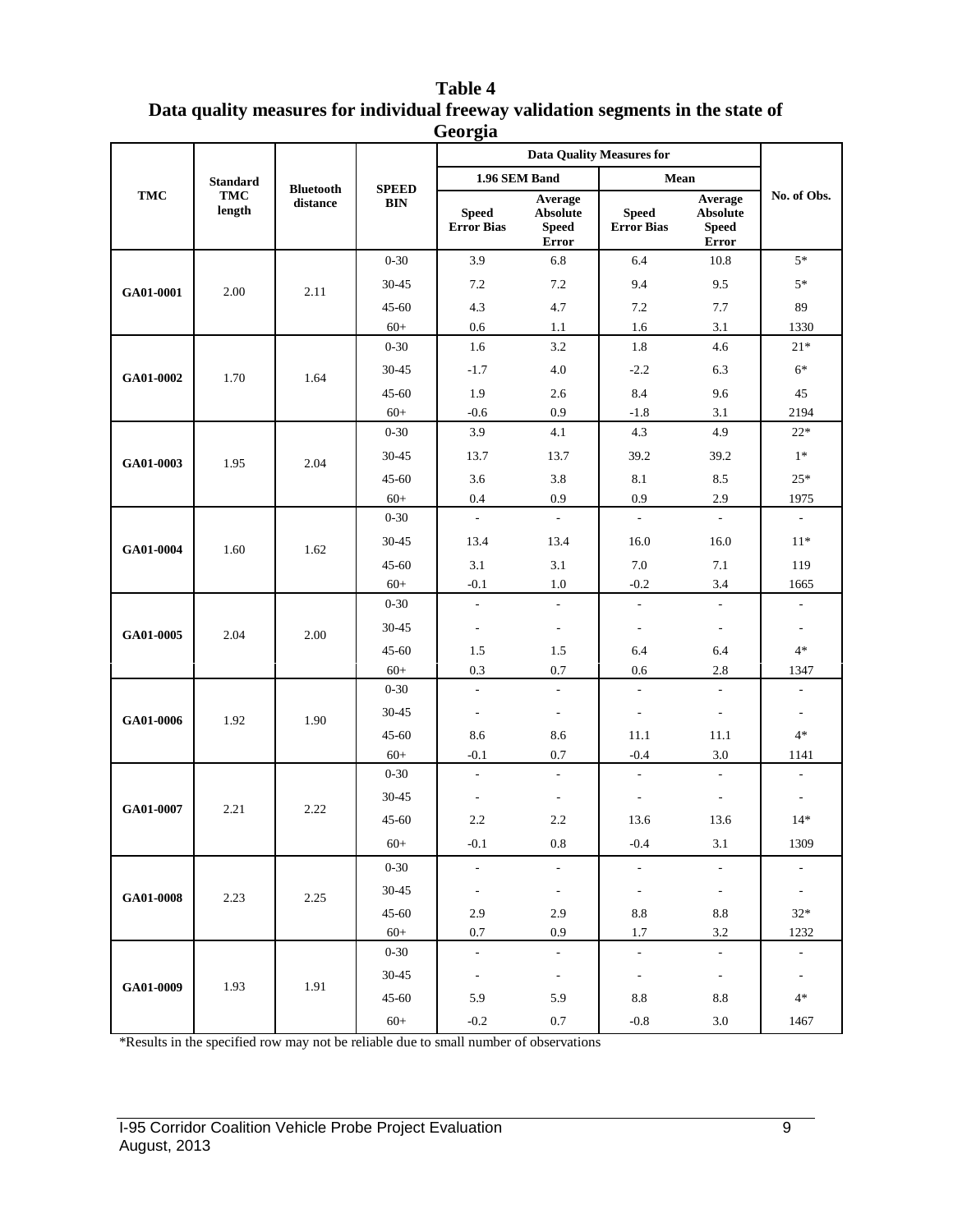#### **Table 4 (Cont'd) Data quality measures for individual freeway validation segments in the state of Georgia**

|            | <b>Standard</b>      |                              |                            | 1.96 SEM Band              |                                                     | Mean                              |                                                     |                          |
|------------|----------------------|------------------------------|----------------------------|----------------------------|-----------------------------------------------------|-----------------------------------|-----------------------------------------------------|--------------------------|
| <b>TMC</b> | <b>TMC</b><br>length | <b>Bluetooth</b><br>distance | <b>SPEED</b><br><b>BIN</b> | <b>Speed</b><br>Error Bias | Average<br><b>Absolute</b><br><b>Speed</b><br>Error | <b>Speed</b><br><b>Error Bias</b> | Average<br><b>Absolute</b><br><b>Speed</b><br>Error | No. of Obs.              |
|            |                      |                              | $0 - 30$                   | $\overline{a}$             | $\overline{a}$                                      | $\overline{a}$                    | $\overline{\phantom{a}}$                            | $\sim$                   |
| GA01-0010  | 2.25                 | 2.29                         | 30-45                      | $\frac{1}{2}$              | $\overline{\phantom{a}}$                            | ÷,                                | $\overline{\phantom{a}}$                            |                          |
|            |                      |                              | $45 - 60$                  | 3.7                        | 3.7                                                 | 8.9                               | 9.0                                                 | 68                       |
|            |                      |                              | $60+$                      | 0.5                        | 1.0                                                 | 1.4                               | 3.4                                                 | 1408                     |
|            |                      |                              | $0 - 30$                   | $\overline{a}$             | $\mathbb{L}$                                        | $\overline{\phantom{a}}$          | $\overline{\phantom{a}}$                            | $\overline{\phantom{a}}$ |
| GA01-0011  | 1.97                 | 1.96                         | 30-45                      | 0.0                        | 0.0                                                 | 27.2                              | 27.2                                                | $1*$                     |
|            |                      |                              | $45 - 60$                  | 2.7                        | 2.7                                                 | 9.9                               | 9.9                                                 | 63                       |
|            |                      |                              | $60+$                      | 0.6                        | 0.9                                                 | 2.0                               | 3.3                                                 | 1083                     |
|            |                      |                              | $0 - 30$                   | $\overline{\phantom{a}}$   | $\mathbb{L}^+$                                      | $\overline{\phantom{a}}$          | $\frac{1}{2}$                                       | $\overline{\phantom{a}}$ |
| GA01-0012  | 1.83                 | 1.87                         | 30-45                      | $\overline{\phantom{a}}$   | $\overline{\phantom{a}}$                            | $\overline{\phantom{a}}$          | $\overline{\phantom{a}}$                            | $\overline{\phantom{a}}$ |
|            |                      |                              | $45 - 60$                  | 2.0                        | 2.0                                                 | 7.1                               | 7.1                                                 | $14*$                    |
|            |                      |                              | $60+$                      | 0.0                        | 0.8                                                 | $-0.1$                            | 3.1                                                 | 1514                     |
|            |                      | 1.81                         | $0 - 30$                   | 6.8                        | 6.8                                                 | 10.8                              | 10.8                                                | $4*$                     |
| GA01-0013  | 1.71                 |                              | 30-45                      | 11.5                       | 11.5                                                | 13.3                              | 13.3                                                | $4*$                     |
|            |                      |                              | $45 - 60$                  | 4.1                        | 4.1                                                 | 8.5                               | 8.5                                                 | 36                       |
|            |                      |                              | $60+$                      | $-0.5$                     | 1.1                                                 | $-1.1$                            | 3.5                                                 | 2164                     |
|            |                      |                              | $0 - 30$                   | 6.2                        | 6.2                                                 | 8.1                               | 8.1                                                 | $1*$                     |
| GA01-0014  | 1.94                 | 1.78                         | 30-45                      | 1.7                        | 5.6                                                 | 1.9                               | 8.6                                                 | $10*$                    |
|            |                      |                              | $45 - 60$                  | 4.3                        | 4.4                                                 | 7.6                               | 7.6                                                 | 173                      |
|            |                      |                              | $60+$                      | 1.2                        | 1.3                                                 | 2.7                               | 3.4                                                 | 2149                     |
|            |                      |                              | $0 - 30$                   | $\overline{\phantom{a}}$   | $\sim$                                              | $\overline{\phantom{a}}$          | $\bar{\phantom{a}}$                                 | $\overline{\phantom{a}}$ |
| GA01-0015  | 1.81                 | 1.82                         | 30-45                      | $\overline{\phantom{a}}$   | $\overline{\phantom{a}}$                            | $\overline{\phantom{a}}$          | $\overline{\phantom{a}}$                            | $\overline{\phantom{a}}$ |
|            |                      |                              | $45 - 60$                  | 3.0                        | 3.0                                                 | 7.8                               | 7.8                                                 | $6*$                     |
|            |                      |                              | $60+$                      | $-0.2$                     | 0.8                                                 | $-0.6$                            | 2.9                                                 | 2170                     |
|            |                      |                              | $0 - 30$                   | 8.7                        | 8.7                                                 | 15.2                              | 15.2                                                | $6*$                     |
| GA01-0016  | 1.94                 | 2.11                         | 30-45                      | 14.6                       | 14.6                                                | 20.5                              | 20.5                                                | $13*$                    |
|            |                      |                              | $45 - 60$                  | 3.8                        | 3.8                                                 | 9.1                               | 9.2                                                 | 80                       |
|            |                      |                              | $60+$                      | 0.5                        | 0.9                                                 | 1.4                               | 3.0                                                 | 1979                     |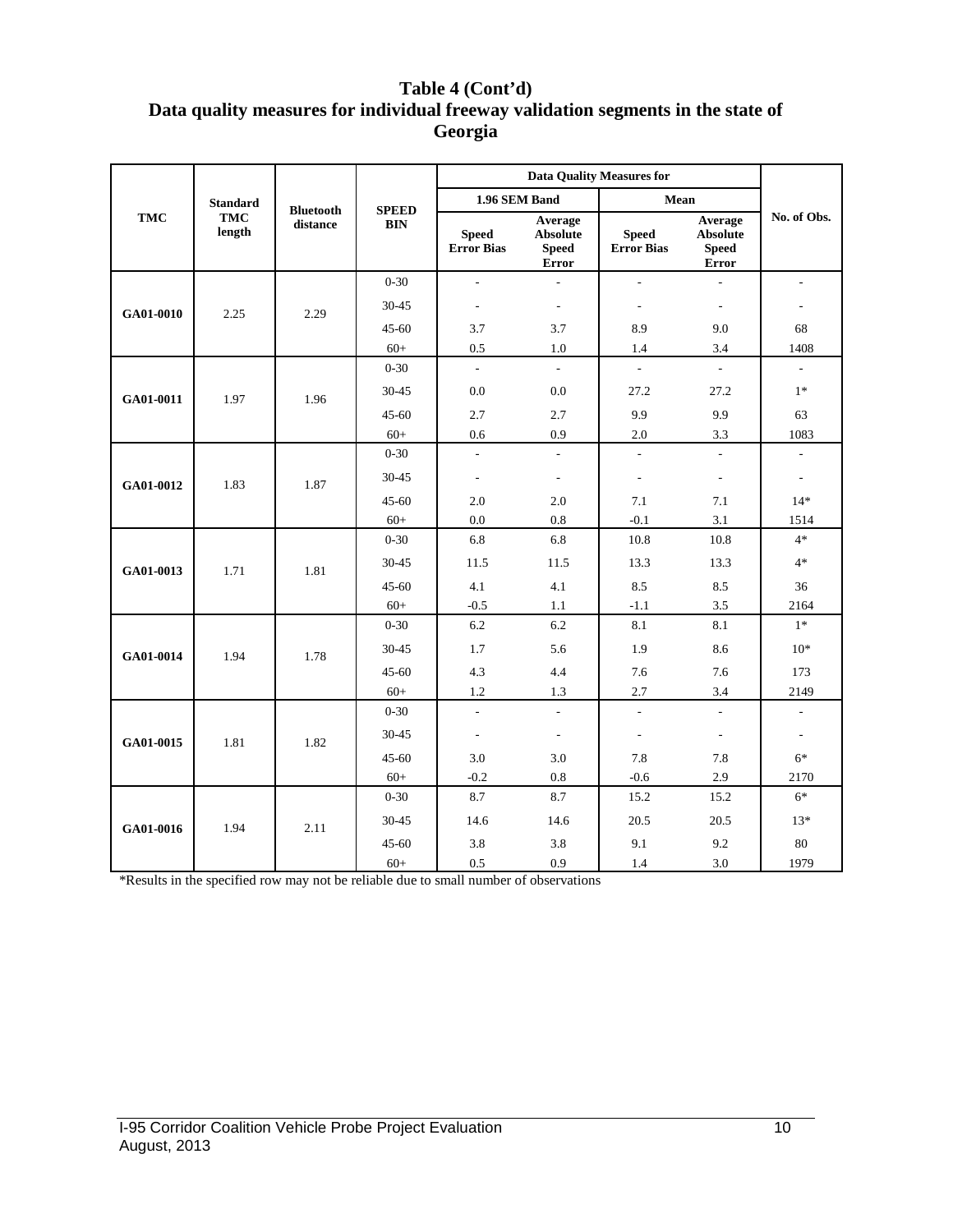|                                                                                                | m me state of Ocorgia<br><b>Data Quality Measures for</b> |                                         |                                                                        |                                                     |                                                                                    |                                                                          |                                                               |                                          |                                                    |                          |
|------------------------------------------------------------------------------------------------|-----------------------------------------------------------|-----------------------------------------|------------------------------------------------------------------------|-----------------------------------------------------|------------------------------------------------------------------------------------|--------------------------------------------------------------------------|---------------------------------------------------------------|------------------------------------------|----------------------------------------------------|--------------------------|
|                                                                                                |                                                           |                                         |                                                                        | 1.96 SEM Band                                       |                                                                                    |                                                                          |                                                               | Mean                                     |                                                    |                          |
|                                                                                                | <b>SPEED</b>                                              |                                         | <b>Speed Error Bias</b>                                                | <b>Speed Error</b>                                  | <b>Average Absolute</b>                                                            | <b>Average Absolute</b><br><b>Speed Error Bias</b><br><b>Speed Error</b> |                                                               |                                          |                                                    |                          |
| TMC<br>GA01-0001<br>GA01-0002<br>GA01-0003<br>GA01-0004<br>GA01-0005<br>GA01-0006<br>GA01-0007 | <b>BIN</b>                                                | No.<br>falling<br>inside<br>the<br>band | $\mathbf{0}_{\mathbf{0}}^{\prime}$<br>falling<br>inside<br>the<br>band | No.<br>falling<br>within 5<br>mph of<br>the<br>band | $\mathbf{0}_{\mathbf{0}}^{\prime}$<br>falling<br>within 5<br>mph of<br>the<br>band | No.<br>equal<br>to the<br>mean                                           | $\mathbf{0}_{\mathbf{0}}^{\prime}$<br>equal<br>to the<br>mean | No.<br>within 5<br>mph of<br>the<br>mean | $\frac{0}{0}$<br>within 5<br>mph of<br>the<br>mean | No. of<br>Obs.           |
|                                                                                                | $0 - 30$                                                  | $\boldsymbol{0}$                        | $0\%$                                                                  | $\boldsymbol{2}$                                    | 40%                                                                                | $\boldsymbol{0}$                                                         | 0%                                                            | $\sqrt{2}$                               | 40%                                                | $5*$                     |
|                                                                                                | 30-45                                                     | 2                                       | 40%                                                                    | $\overline{c}$                                      | 40%                                                                                | $\mathbf{0}$                                                             | 0%                                                            | $\sqrt{2}$                               | 40%                                                | $5*$                     |
|                                                                                                | $45 - 60$                                                 | 8                                       | 9%                                                                     | 56                                                  | 63%                                                                                | $\mathbf{0}$                                                             | 0%                                                            | 6                                        | 7%                                                 | 89                       |
|                                                                                                | $60+$                                                     | 726                                     | 55%                                                                    | 1273                                                | 96%                                                                                | $\boldsymbol{0}$                                                         | 0%                                                            | 1078                                     | 81%                                                | 1330                     |
|                                                                                                | $0 - 30$                                                  | $\tau$                                  | 33%                                                                    | 17                                                  | 81%                                                                                | $\boldsymbol{0}$                                                         | 0%                                                            | 16                                       | 76%                                                | $21*$                    |
|                                                                                                | 30-45                                                     | $\overline{c}$                          | 33%                                                                    | 3                                                   | 50%                                                                                | $\mathbf{0}$                                                             | 0%                                                            | $\overline{3}$                           | 50%                                                | $6*$                     |
|                                                                                                | $45 - 60$                                                 | 25                                      | 56%                                                                    | 34                                                  | 76%                                                                                | $\mathbf{0}$                                                             | 0%                                                            | 9                                        | 20%                                                | 45                       |
|                                                                                                | $60+$                                                     | 1323                                    | 60%                                                                    | 2109                                                | 96%                                                                                | $\boldsymbol{0}$                                                         | 0%                                                            | 1740                                     | 79%                                                | 2194                     |
|                                                                                                | $0 - 30$                                                  | $7\phantom{.0}$                         | 32%                                                                    | 19                                                  | 86%                                                                                | $\boldsymbol{0}$                                                         | 0%                                                            | 18                                       | 82%                                                | $22*$                    |
|                                                                                                | 30-45                                                     | $\mathbf{0}$                            | $0\%$                                                                  | $\boldsymbol{0}$                                    | $0\%$                                                                              | $\boldsymbol{0}$                                                         | 0%                                                            | $\mathbf{0}$                             | 0%                                                 | $1*$                     |
|                                                                                                | $45 - 60$                                                 | 5                                       | 20%                                                                    | 18                                                  | 72%                                                                                | $\mathbf{0}$                                                             | 0%                                                            | $\sqrt{2}$                               | 8%                                                 | $25*$                    |
|                                                                                                | $60+$                                                     | 1179                                    | 60%                                                                    | 1890                                                | 96%                                                                                | 10                                                                       | 1%                                                            | 1650                                     | 84%                                                | 1975                     |
|                                                                                                | $0 - 30$                                                  | $\overline{\phantom{a}}$                | $\overline{\phantom{a}}$                                               | $\overline{\phantom{a}}$                            | $\overline{\phantom{a}}$                                                           | $\overline{\phantom{a}}$                                                 | $\overline{\phantom{a}}$                                      | ÷,                                       | ÷.                                                 | $\overline{\phantom{a}}$ |
|                                                                                                | 30-45                                                     | $\mathbf{0}$                            | 0%                                                                     | $\overline{c}$                                      | 18%                                                                                | $\boldsymbol{0}$                                                         | 0%                                                            | $\mathbf{2}$                             | 18%                                                | $11*$                    |
|                                                                                                | $45 - 60$                                                 | 29                                      | 24%                                                                    | 91                                                  | 76%                                                                                | $\boldsymbol{0}$                                                         | 0%                                                            | 27                                       | 23%                                                | 119                      |
|                                                                                                | $60+$                                                     | 1030                                    | 62%                                                                    | 1570                                                | 94%                                                                                | $\boldsymbol{0}$                                                         | 0%                                                            | 1271                                     | 76%                                                | 1665                     |
|                                                                                                | $0 - 30$                                                  | $\overline{\phantom{a}}$                | $\mathcal{L}$                                                          | $\overline{\phantom{a}}$                            | $\overline{\phantom{a}}$                                                           | $\overline{a}$                                                           | $\sim$                                                        | ÷,                                       | $\overline{\phantom{a}}$                           |                          |
|                                                                                                | 30-45                                                     | $\overline{\phantom{a}}$                | $\overline{\phantom{a}}$                                               |                                                     | $\overline{\phantom{a}}$                                                           | $\overline{a}$                                                           | $\overline{\phantom{a}}$                                      | $\overline{a}$                           | $\overline{\phantom{m}}$                           |                          |
|                                                                                                | $45 - 60$                                                 | 2                                       | 50%                                                                    | 3                                                   | 75%                                                                                | $\boldsymbol{0}$                                                         | 0%                                                            | $\boldsymbol{0}$                         | 0%                                                 | $4*$                     |
|                                                                                                | $60+$                                                     | 927                                     | 69%                                                                    | 1305                                                | 97%                                                                                | $\mathbf{1}$                                                             | 0%                                                            | 1120                                     | 83%                                                | 1347                     |
|                                                                                                | $0 - 30$                                                  | $\overline{\phantom{a}}$                | $\overline{\phantom{a}}$                                               | $\overline{\phantom{a}}$                            | $\overline{\phantom{a}}$                                                           | $\overline{\phantom{a}}$                                                 | $\overline{\phantom{a}}$                                      | ÷,                                       | $\overline{\phantom{a}}$                           | ٠                        |
|                                                                                                | 30-45                                                     |                                         |                                                                        |                                                     | $\qquad \qquad \blacksquare$                                                       |                                                                          |                                                               |                                          |                                                    |                          |
|                                                                                                | $45 - 60$                                                 | $\mathbf{1}$                            | 25%                                                                    | $\mathbf{1}$                                        | 25%                                                                                | $\boldsymbol{0}$                                                         | 0%                                                            | $\mathbf{1}$                             | 25%                                                | $4*$                     |
|                                                                                                | $60+$                                                     | 770                                     | 67%                                                                    | 1104                                                | 97%                                                                                | $\boldsymbol{0}$                                                         | 0%                                                            | 949                                      | 83%                                                | 1141                     |
|                                                                                                | $0 - 30$                                                  | $\overline{\phantom{a}}$                | $\blacksquare$                                                         | $\overline{\phantom{a}}$                            | $\overline{\phantom{a}}$                                                           | $\blacksquare$                                                           | $\blacksquare$                                                | $\frac{1}{2}$                            | $\overline{\phantom{a}}$                           | $\frac{1}{2}$            |
|                                                                                                | 30-45                                                     | $\overline{\phantom{a}}$                | $\overline{\phantom{a}}$                                               | $\blacksquare$                                      | $\overline{\phantom{a}}$                                                           | $\qquad \qquad \blacksquare$                                             | $\overline{\phantom{a}}$                                      | ۰                                        | $\overline{\phantom{a}}$                           | $\equiv$                 |
|                                                                                                | $45 - 60$                                                 | 5                                       | 36%                                                                    | 13                                                  | 93%                                                                                | $\boldsymbol{0}$                                                         | 0%                                                            | $\boldsymbol{0}$                         | 0%                                                 | $14*$                    |
|                                                                                                | $60+$                                                     | 841                                     | 64%                                                                    | 1265                                                | 97%                                                                                | $\mathbf{1}$                                                             | 0%                                                            | 1074                                     | 82%                                                | 1309                     |
|                                                                                                | $0 - 30$                                                  | $\blacksquare$                          | $\overline{\phantom{a}}$                                               | $\overline{\phantom{a}}$                            | $\overline{\phantom{a}}$                                                           | ÷,                                                                       | $\blacksquare$                                                | $\blacksquare$                           | $\overline{\phantom{a}}$                           | $\frac{1}{2}$            |
|                                                                                                | 30-45                                                     | $\overline{\phantom{a}}$                | $\overline{\phantom{a}}$                                               | $\overline{\phantom{a}}$                            | $\overline{\phantom{a}}$                                                           | $\qquad \qquad \blacksquare$                                             | $\overline{\phantom{a}}$                                      | $\overline{\phantom{0}}$                 | $\qquad \qquad \blacksquare$                       | $\blacksquare$           |
| GA01-0008                                                                                      | $45 - 60$                                                 | 13                                      | 41%                                                                    | 23                                                  | 72%                                                                                | $\boldsymbol{0}$                                                         | 0%                                                            | $\boldsymbol{0}$                         | 0%                                                 | 32                       |
|                                                                                                | $60+$                                                     | 747                                     | 61%                                                                    | 1169                                                | 95%                                                                                | $\boldsymbol{0}$                                                         | 0%                                                            | 993                                      | 81%                                                | 1232                     |

#### **Table 5 Observations meeting data quality criteria for individual freeway validation segments in the state of Georgia**